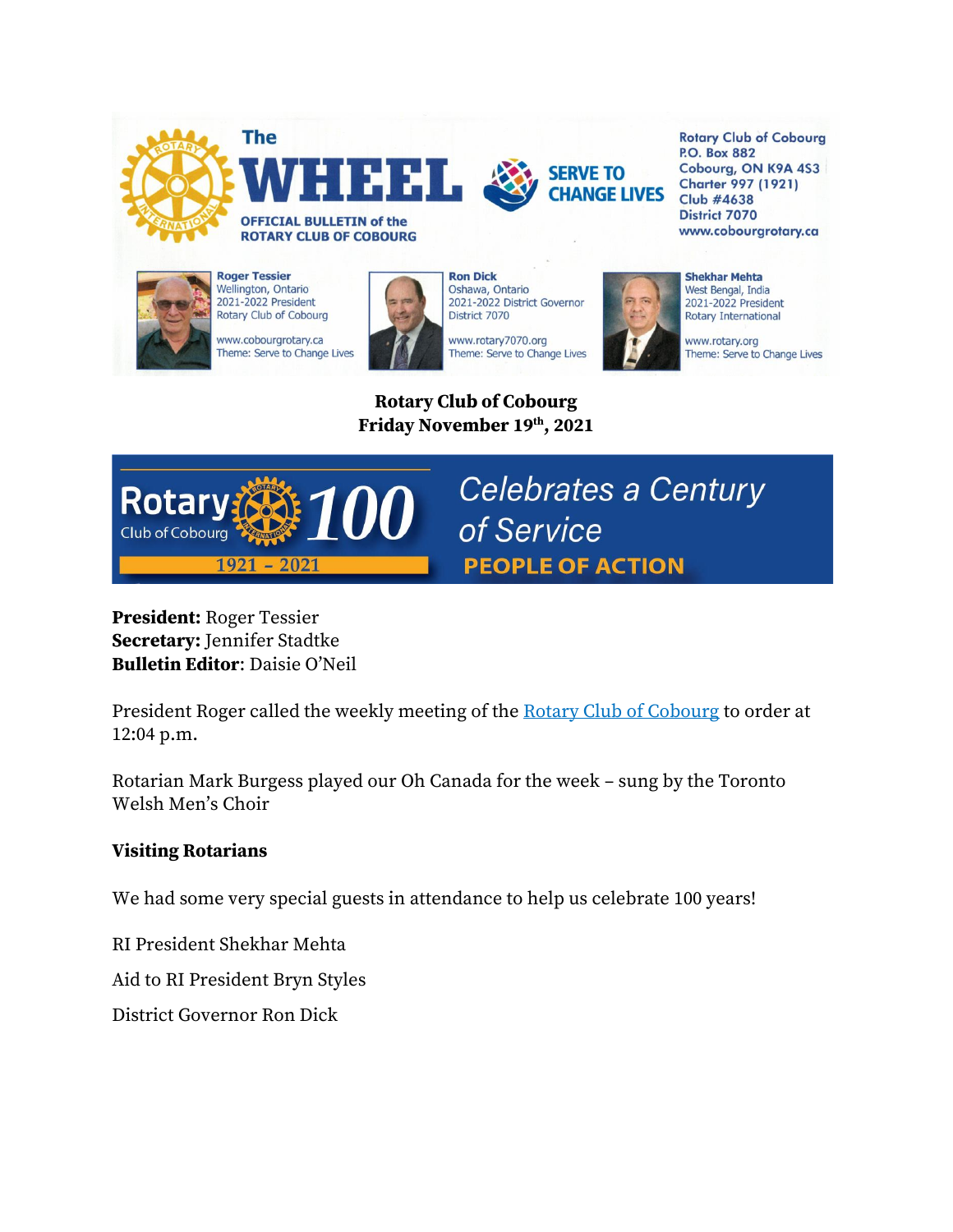## **Celebrating 100 Years of Service**

#### **Our History**

Our celebration started with a quick overview of our club's history by Rotarian Martyn Homer. We learned that in March of 1921, a Special Representative from Montreal was appointed to investigate a new club in Cobourg. The first meeting was held on August 12, 1921 at the Arlington Hotel (following meetings would be held at the British Hotel) and a remittance fee of \$25 was made to cover the charter. That official charter was presented on November 29<sup>th</sup>, 1921. The Rotary Club of Cobourg was the 997<sup>th</sup> club worldwide.

At its inception the club had 23 members and saw steady growth through the years. April 28, 1989 saw the first women inducted into the club and in 2004, PP Gael Moore served as our first female president.



*The British Hotel, Cobourg* 

#### **President Shekhar Mehta**

RI Pres Aid Bryn Style introduced our RI President Shekhar Mehta. RI Pres Shekhar served as President and District Governor before becoming RI President. He has received numerous service awards and in involved in many community and international service efforts. Had he been able to visit us in person, we would also have had the pleasure of meeting his wife Rashi, a social worker and stage artist.

RI President Shekhar began his address by congratulating the club on our 100 years. He also drew special attention to the work our club has done for both our local community and our global one. He noted that PRIVP/PDG/PP Dr Bob's Scott's visits to India have been instrumental to the eradication of Polio and encouraged us to look back and recognize the amazing people who have contributed to the club over the past 100 years.

RI President Shekhar said it "gives him goosebumps" to think of how much it means for a club to Celebrate 100 years as his local club is only 30 years old. He joined us from the Rotary Club of Charlotte (founded in 1916) where he had the opportunity to plant a tree near where Rotary Founder Paul Harris had.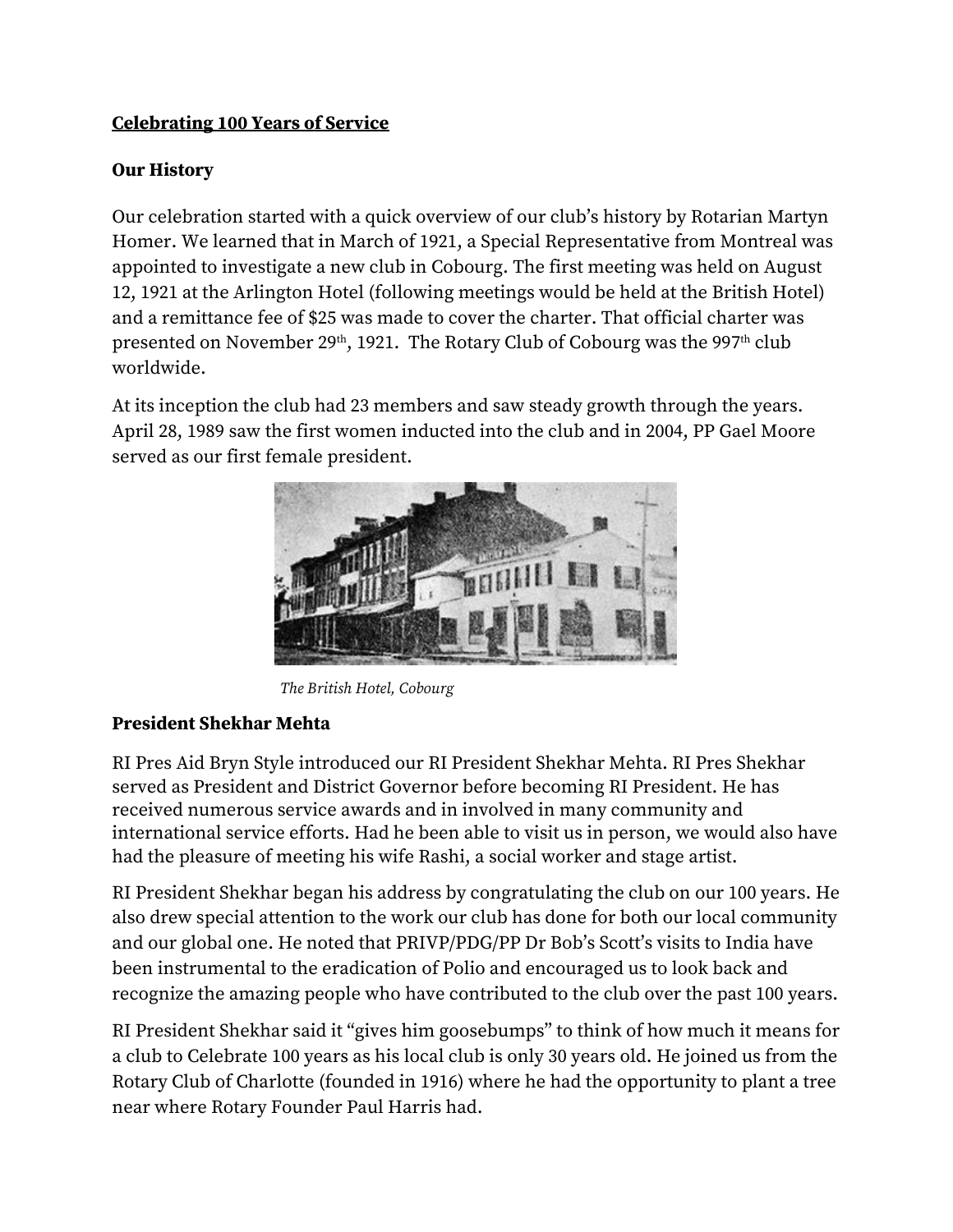Next, RI President Shekhar spoke to the enormous presence and impact Rotary has worldwide. He explained that Rotary has a presence in more countries than the United Nations and that the lives saved through the Polio vaccination efforts almost equals those lost in WWI. He spoke to the importance of the Rotary Youth Exchange as a means of breaking down borders and sharing culture.

Finally, RI President Shekhar spoke about the role of Rotary as a means of spreading peace and notably stated that "Rotary allows us to change the lives of people one at a time – entire communities – entire nations – and the entire world" and that this is the biggest gift we are given as Rotarians. He explained that "A world half hungry is not at peace, a world half healthy is not at peace" and that by addressing these concerns Rotary can bring that peace.

President Roger then opened the floor for questions:

Martyn Homer asked if there were any announcements of new Environment-focused initiatives that the Rotary Club of Cobourg could participate in as this is an area of particular concern for our world.

RI President Shekar stressed that this is becoming the greatest challenge our planet faces and one we did not think about enough in the past. He explained that the development of mangrove plantations is an initiative that Rotary International has decided to take on. These plantations act as a first defence against tornadoes and hailstorms in tropical locations and are excellent barriers to flooding. President Shekhar said that his own town wouldn't be in existence if it weren't for these mangroves. This initiative will have both a positive environmental impact and will create jobs. There will be global grants available for the 9 countries identified.



*Mangrove Forest* 

Next, President Roger asked about how RI President Shekhar travel has been impacted due to Covid 19.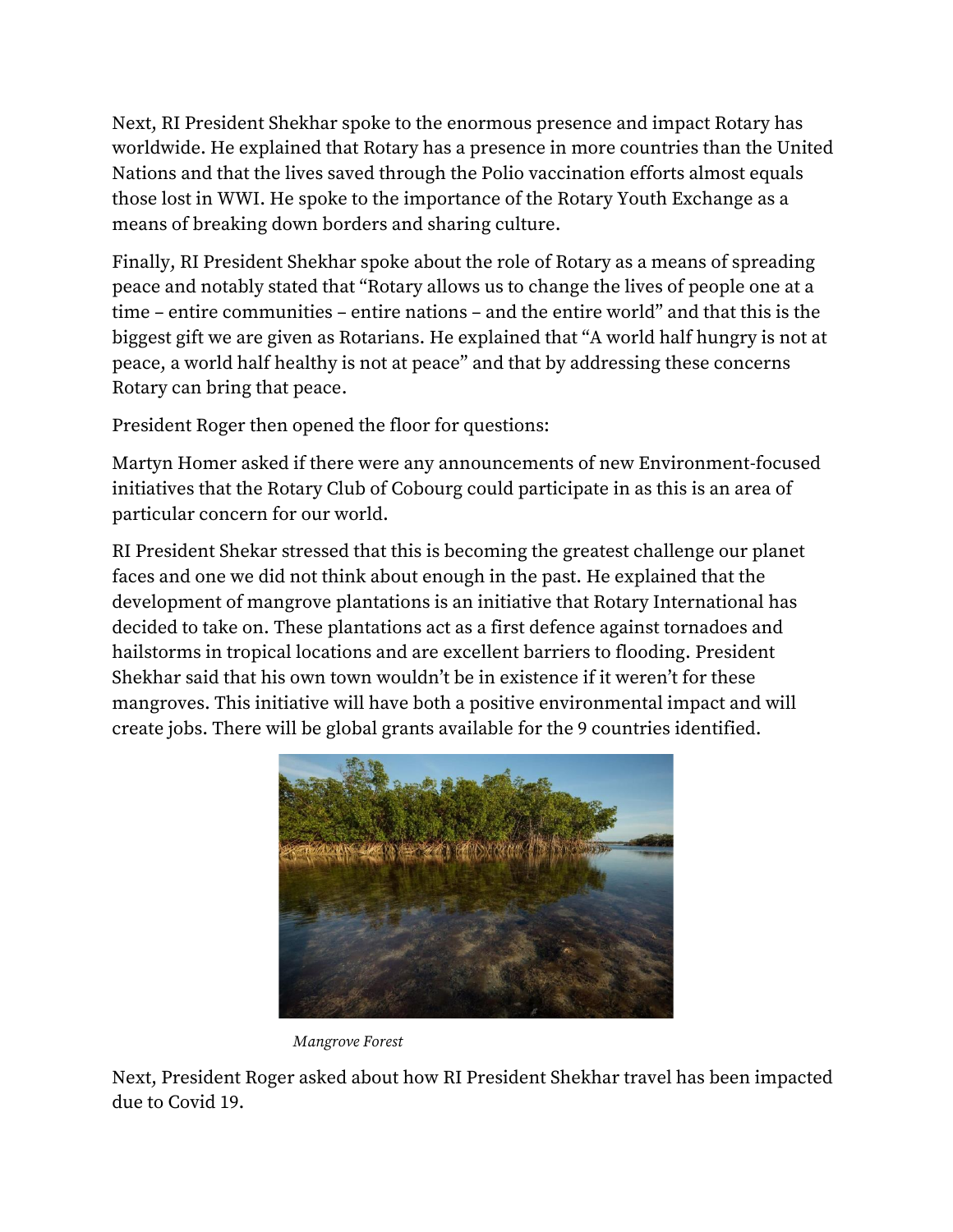President Shekhar explained that, while travel has certainly been impacted, it has been largely possible. Local guidelines and laws are followed and only places where it is safe for both President Shekhar and the communities are being visited.

PRIVP/PDG/PP Bob Scott thanked our speaker. He explained that he was at first given only one job as part of the  $100<sup>th</sup>$  celebration committee – to ensure the RI President visits us in Cobourg. Not too long after he was given another job – to ensure the RI President DOES NOT visit us in Cobourg. Finally, his final job was assigned – to ensure the RI President DOES attend our meeting – this time on zoom.

Nevertheless, PP Bob Scott expressed how pleased we were to have President Shekhar attend and complimented his efforts to serve to change lives.

### **Mass Vaccination Clinic**

Rotarian Gord Ley gave an overview of our Mass Vaccination Clinic project explaining that it is one of the most impactful projects undertaken in our 100 years as a club. In March, of this year, the call came to create the clinic which was built in 72 hours and recruited 300 volunteers – now 600 volunteers (500 of whom are not Rotarians). The clinic received provincial and national recognition and has administered 16,000 vaccines. Our area has been identified as lowest rate of covid in the province. The clinic is now offering vaccine boosters and gearing up to 5–11-year-olds. Rotarian Gord finished by saying that this clinic shows that there is nothing that a community cannot achieve if we work together.

## **Timeline: Celebrating a Century of Service**

Our final presentation for the day was PP Jamie's timeline presentation "Celebrating a Century of Service". This was a super fun look at the Rotary Club of Cobourg through the decades.

1920's – RCC Chartered in 1921, large focus on community activities and fundraising for the "care of crippled children" and boys camps

1930's – raised in excess of \$193,000 (in 2021 \$) despite the great depression

1940's – many members away on active service, Rotary carnival – held in August – was the highlight for many in the community, support of the air Cadets began which continues today, \$136,000 (2021 \$) raised

1950's – Focus mainly on new Local hospital, \$193,000 (2021 \$) Donated

1960's – Club membership grown to 67 by 1962, Build a better Cobourg Campaign, pledge of \$574,000 (!! In 2021 \$) to purchase of new hospital equipment